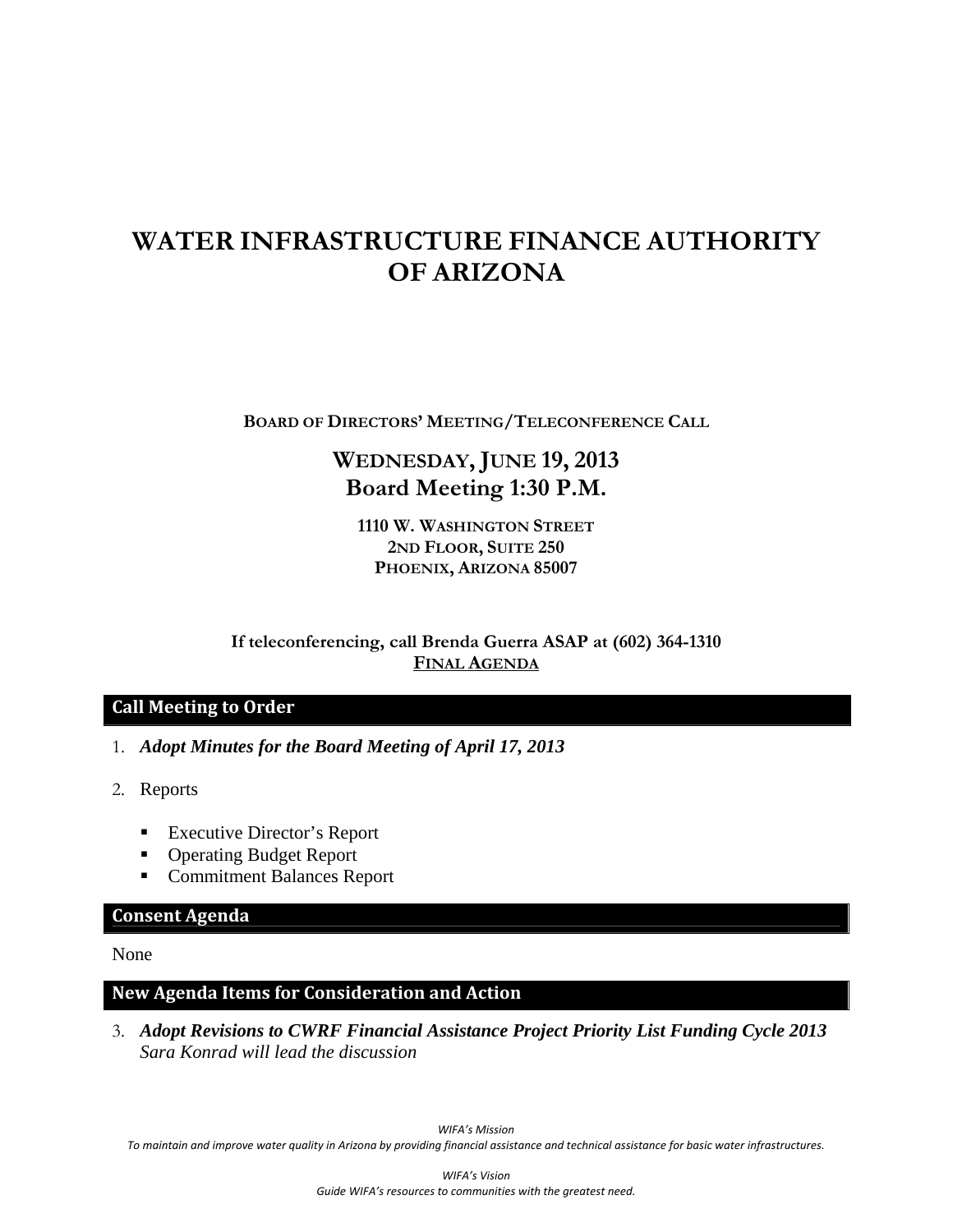CW PPL:

- Add Tapadero DWWID
- Changes to requested amounts for City of Bisbee, Pinewood Sanitary District, Alhambra DWWID

CW FR:

- Add Pinewood Sanitary District, Alhambra DWWID and City of Bisbee
- 4. *Adopt Revisions to DWRF Financial Assistance Project Priority List Funding Cycle 2013 Sara Konrad will lead the discussion*

DW PPL:

Add City of Somerton, Montezuma Rimrock Water Company, Sunrise Water Company

DW FR:

- No changes
- 5. **Review, Discuss & Possible Actio***n:* Terminate the 2013 Clean Water State Revolving Fund Intended Use Plan and Project Priority Lists effective June 30, 2013 – *Sara Konrad will lead the discussion*
- 6. **Review, Discuss & Possible Action:** Adopt Funding Cycle 2014 Clean Water State Revolving Fund Intended Use Plan and Project Priority List effective July 1, 2013 – *Sara Konrad will lead the discussion*
- 7. **Review, Discuss & Possible Action:** Terminate the 2013 Drinking Water State Revolving Fund Intended Use Plan and Project Priority Lists effective June 30, 2013 – *Sara Konrad will lead the discussion*
- 8. **Review, Discuss & Possible Action:** Adopt Funding Cycle 2014 Drinking Water State Revolving Fund Intended Use Plan and Project Priority List effective July 1, 2013 – *Sara Konrad will lead the discussion*
- 9. *Review, Discuss & Possible Action***:** Approve 2014 Planning and Design Assistance Grants Funding Cycle – *Melanie Ford will lead the discussion*
- 10. **Review, Discuss & Possible Action:** Approve Loan Resolution 2013-018 and Due Diligence Summary CW 002-2013 – Pinewood Sanitary District – CWRF – \$3,000,000 – *Melanie Ford will lead the discussion*
- 11. **Review, Discuss & Possible Action:** Approve Loan Resolution 2013-019 and Due Diligence Summary CW 013-2013 – City of Bisbee – CWRF – \$1,600,000 – *Melanie Ford will lead the discussion*
- 12. **Review, Discuss & Possible Action:** Approve Loan Resolution 2013-020 and Due Diligence Summary DW 032-2013 – Town of Queen Creek – DWRF – \$16,000,000 – *Melanie Ford will lead the discussion*

*WIFA's Mission*

To maintain and improve water quality in Arizona by providing financial assistance and technical assistance for basic water infrastructures.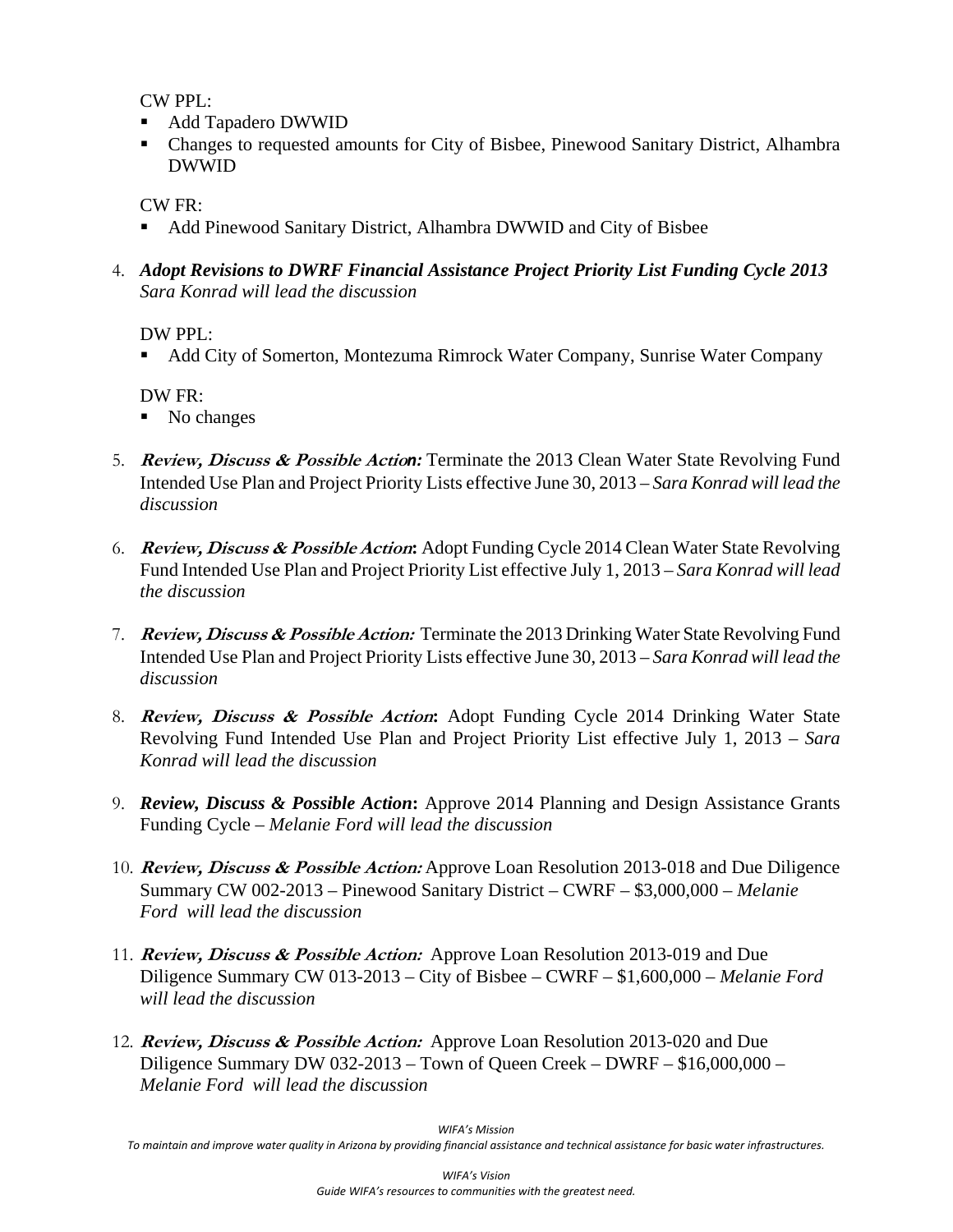- 13. **Review, Discuss & Possible Action:** Approve Loan Resolution Addendum A2013-021 City of Willcox – Requesting a loan term extension – *Melanie Ford will lead the discussion*
- 14. **Review, Discuss & Possible Action:** Approve Loan Resolution Addendum A2013-022 Town of Quartzsite – Extending loan resolution for 60 days *– Melanie Ford will lead the discussion*
- 15. *Review, Discuss & Adopt***:** Discuss Committee Assignments and vote for Chair and Vice Chair for State Fiscal Year 2014
- 16. *Discuss and Adopt***:** Elect Vice-Chair & Adopt Executive Committee for State Fiscal Year 2014

## **Update, Discussion or Presentation**

- 17. New Business/Issues:
	- Next Committee Meeting Date Wednesday, August 7, 2013 at 1:30 pm in Phoenix, Arizona
	- Next Board Meeting Date Wednesday, August 21, 2013 at 1:30 pm in Phoenix, Arizona

### 18. Old Business/Issues

## **Meeting Conclusion & Adjournment**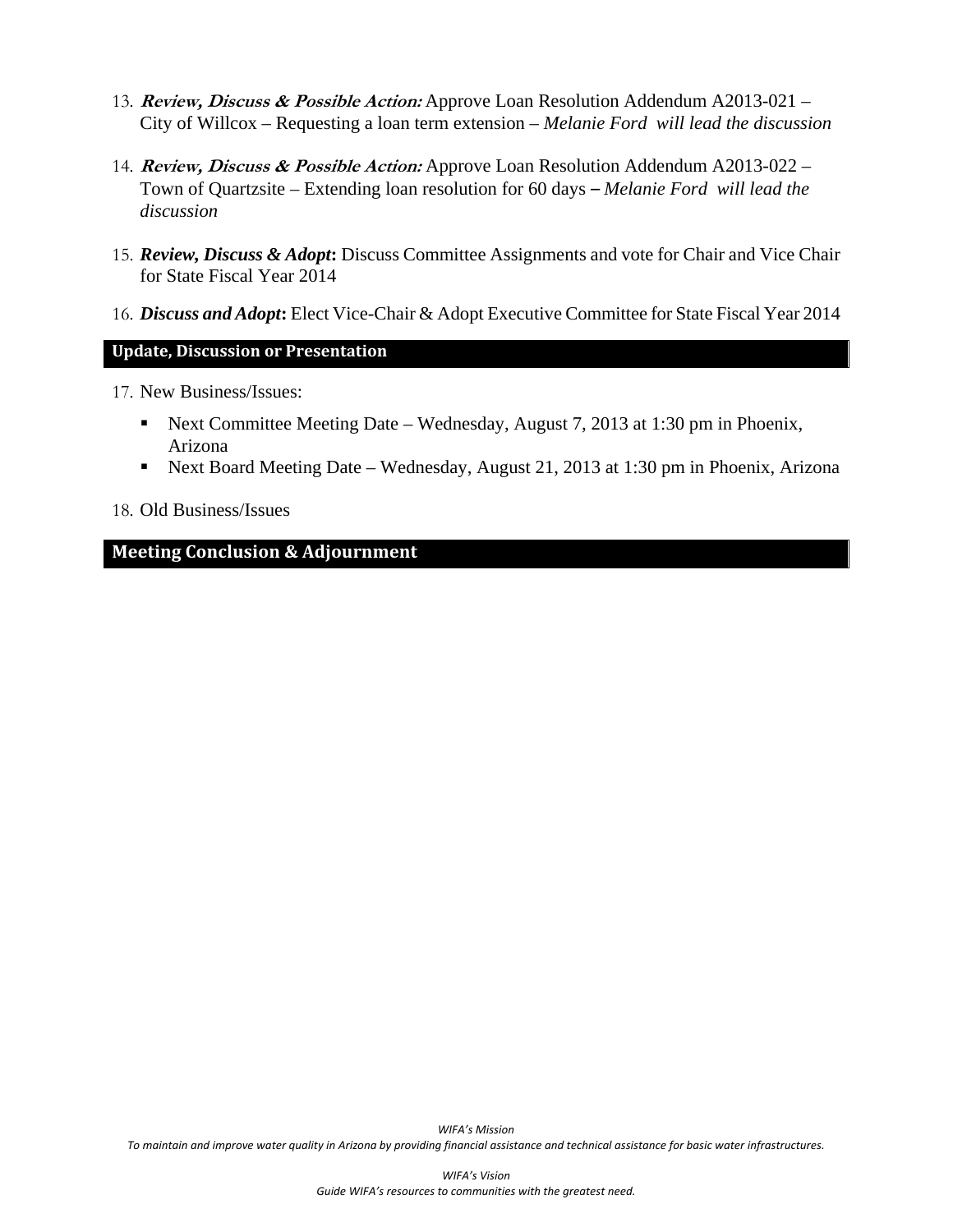#### **Arizona's Clean Water Revolving Fund 2013 Funding Cycle - Priority List for Clean Water Revolving Fund June 2013**

|                |                                                 |                   |                 |                                                    |               | <b>Amount</b>         |                |
|----------------|-------------------------------------------------|-------------------|-----------------|----------------------------------------------------|---------------|-----------------------|----------------|
|                |                                                 |                   |                 |                                                    |               | <b>Requested /</b>    |                |
| <b>PPL</b>     |                                                 |                   |                 |                                                    | Project       | <b>Probable Green</b> |                |
|                | <b>Rank Applicant</b>                           | <b>Population</b> | County          | <b>Project Name</b>                                | <b>Number</b> | Amount                | <b>Subsidy</b> |
|                |                                                 |                   |                 | East and West Commercial Sewering and              |               |                       |                |
|                |                                                 |                   |                 | Sewering Northlodge Subdivision and                |               |                       |                |
|                | *Pinewood Sanitary District                     |                   | 6,000 Coconino  | Northernaire Subdiv                                | 002 2013      | \$3,000,000.00        | 75%            |
|                |                                                 |                   |                 | Sewer System Rehabilitation - Line                 |               |                       |                |
|                |                                                 |                   |                 | Replacement and East Lift Station and              |               |                       |                |
| $\overline{2}$ | *Springerville, Town of                         |                   | 1,900 Apache    | <b>Monitor System</b>                              | 003 2013      | \$600,000.00          | 70%            |
|                |                                                 |                   |                 | <b>Centralized Wastewater Collection/Treatment</b> |               |                       |                |
| 3              | *Ash Fork Sanitary District                     |                   | 650 Yavapai     | System                                             | 004 2013      | \$5,500,000.00        | 80%            |
| 4              | Tri-City Regional Sanitary District             | 4,014 Gila        |                 | <b>Tri-City Regional Sanitary District</b>         | 010 2013      | \$42,931,768.00       | 80%            |
| 5              | *Alhambra DWID                                  |                   | 100 Gila        | Sewer Hookup to Globe                              | 016 2013      | \$440,000.00          | 80%            |
|                |                                                 |                   |                 |                                                    |               | \$1,500,000.00/       |                |
|                |                                                 |                   |                 |                                                    |               | Categorical           |                |
| 6              | */***Bisbee, City of                            |                   | 5,575 Cochise   | San Jose WWTP Solar Addition                       | 013 2013      | \$1,500,000.00        | 80%            |
| $\overline{7}$ | Gila Bend, Town of                              |                   | 1,980 Maricopa  | <b>Wastewater Treatment Plant</b>                  | 007 2013      | \$4,609,500.00        | 80%            |
|                |                                                 |                   |                 |                                                    |               | \$4,870,000.00 /      |                |
|                |                                                 |                   |                 |                                                    |               | Categorical           |                |
| 8              | ***Buckeye, Town of                             |                   | 50,876 Maricopa | <b>Reclaimed Water System Improvements</b>         | 006 2013      | \$4,870,000.00        | 85%            |
| 9              | San Luis, City of                               | 25,505 Yuma       |                 | Juan Sanchez, 7th Ave Lift Station                 | 012 2013      | \$3,000,000.00        | 80%            |
|                | <b>Big Park Domestic Wastewater Improvement</b> |                   |                 | Big Park DWWID 2012 - WWTP                         |               |                       |                |
| 10             | <b>District</b>                                 |                   | 2,500 Yavapai   | Improvements                                       | 005 2013      | \$5,505,900.00        | 85%            |
| 11             | Buckeye, Town of                                |                   | 50,876 Maricopa | <b>Industrial Park Lift Station</b>                | 008 2013      | \$1,400,000.00        | 85%            |
| 12             | Buckeye, Town of                                |                   | 50,876 Maricopa | Apache Road Sewer Line Extensions                  | 009 2013      | \$600,000.00          | 85%            |
|                | **Tapadero Domestic Wastewater                  |                   |                 |                                                    |               |                       |                |
| 13             | <b>Improvement District</b>                     |                   | 30 Yavapai      | Tapadero DWWID 2013                                | 014 2013      | \$195,000.00          | 85%            |

**Total:**

**\$74,152,168.00** 

\* Disadvantaged communities

\*\* New project on PPL

\*\*\* Eligible for Green Project Reserve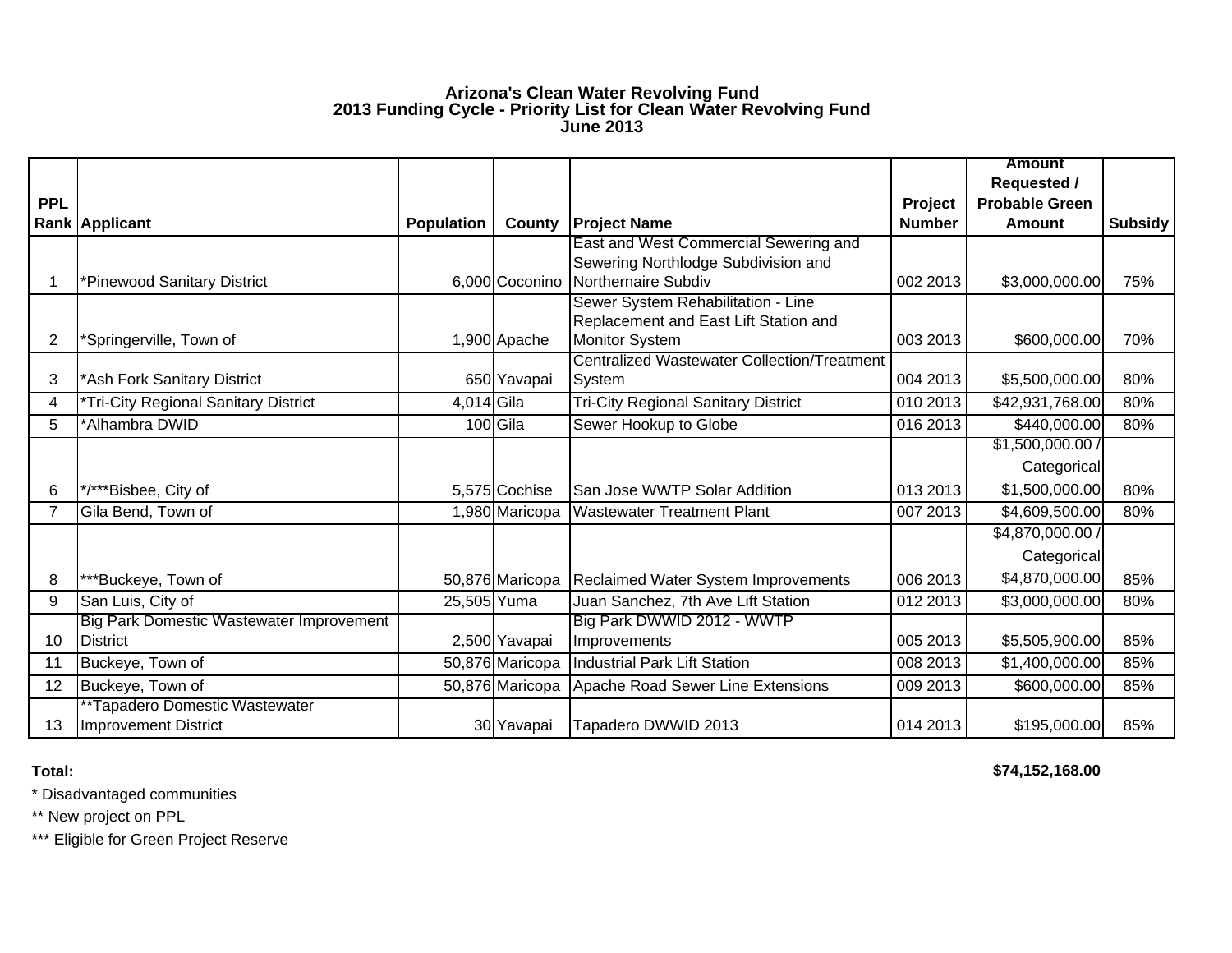#### **Arizona's Clean Water Revolving Fund 2013 Funding Cycle - Fundable Range June 2013**

| <b>Fundable</b><br>Range | <b>PPL</b> |                                     |                   |                 |                                                   | Project       | Amount           |                |
|--------------------------|------------|-------------------------------------|-------------------|-----------------|---------------------------------------------------|---------------|------------------|----------------|
| Rank                     |            | Rank Applicant                      | <b>Population</b> | County          | <b>Project Title</b>                              | <b>Number</b> | <b>Requested</b> | <b>Subsidy</b> |
|                          |            |                                     |                   |                 | <b>East and West Commercial Sewering and</b>      |               |                  |                |
|                          |            |                                     |                   |                 | Sewering Northlodge Subdivision and               |               |                  |                |
|                          |            | <b>Pinewood Sanitary District</b>   |                   |                 | 6,000 Coconino Northernaire Subdiv                | 002 2013      | \$3,000,000.00   | 75%            |
|                          |            |                                     |                   |                 | Sewer System Rehabilitation - Line                |               |                  |                |
|                          |            |                                     |                   |                 | Replacement and East Lift Station and             |               |                  |                |
| $\overline{2}$           | 2          | Springerville, Town of              |                   | 1,900 Apache    | <b>Monitor System</b>                             | 003 2013      | \$600,000.00     | 70%            |
| 3                        | 5          | Alhambra DWID                       |                   | 100 Gila        | Sewer Hookup to Globe                             | 016 2013      | \$440,000.00     | 80%            |
| 4                        | 6          | Bisbee, City of                     |                   | 5,575 Cochise   | San Jose WWTP Solar Addition                      | 013 2013      | \$1,500,000.00   | 80%            |
| 5.                       | 8          | Buckeye, Town of                    |                   | 50,876 Maricopa | <b>Reclaimed Water System Improvements</b>        | 006 2013      | \$4,870,000.00   | 85%            |
|                          |            | <b>Big Park Domestic Wastewater</b> |                   |                 | Big Park DWWID 2012 - WWTP                        |               |                  |                |
| 6                        | 10         | Improvement District                |                   | 2,500 Yavapai   | Improvements                                      | 005 2013      | \$5,505,900.00   | 85%            |
|                          | 11         | Buckeye, Town of                    |                   | 50,876 Maricopa | Industrial Park Lift Station                      | 008 2013      | \$1,400,000.00   | 85%            |
| 8                        | 12         | Buckeye, Town of                    |                   |                 | 50,876 Maricopa Apache Road Sewer Line Extensions | 009 2013      | \$600,000.00     | 85%            |

**Total:**

**\$17,915,900.00**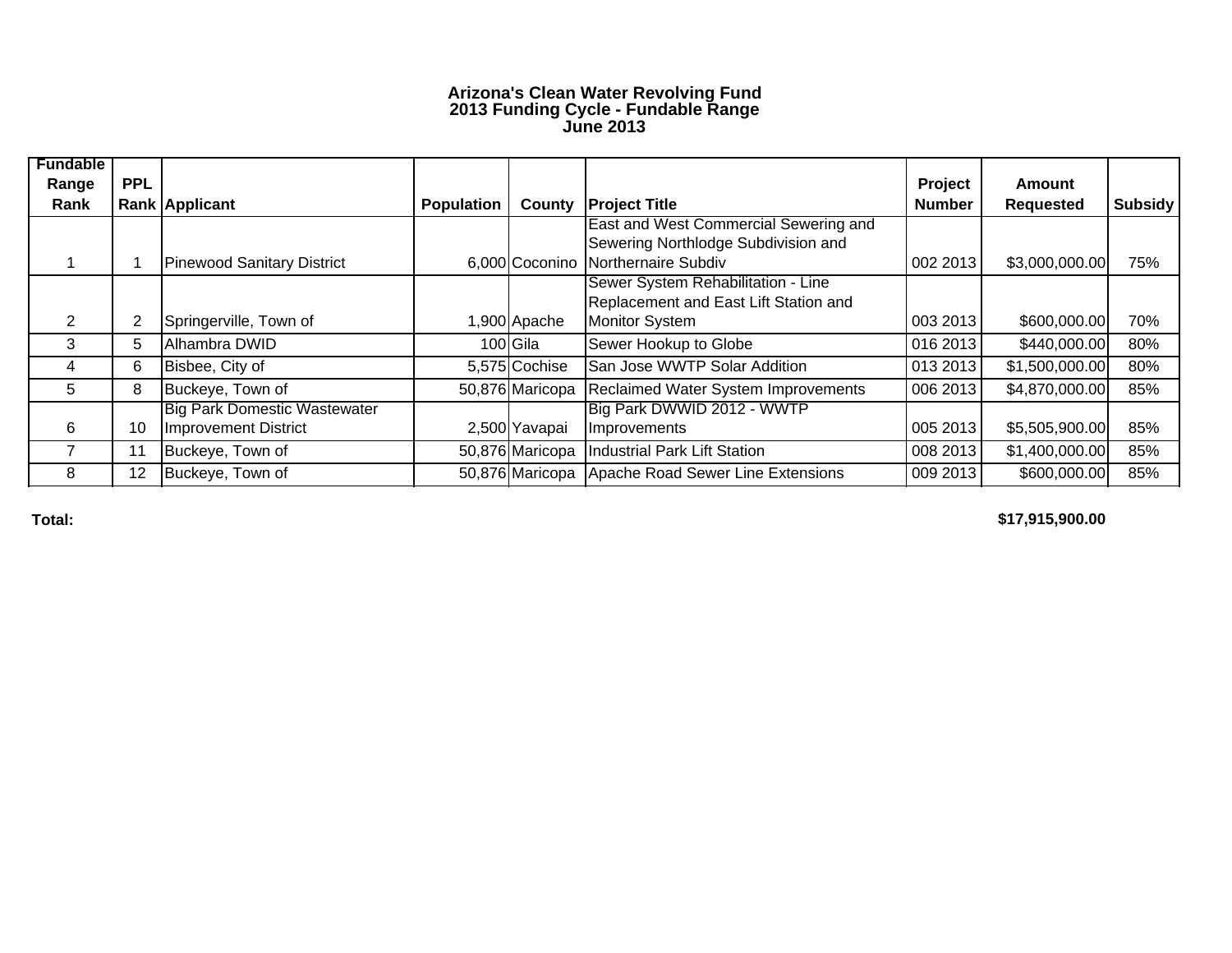#### **Arizona's Drinking Water Revolving Fund 2013 Funding Cycle - Priority List for Drinking Water Revolving Fund June 2013**

|            |                                                              |                   |                 |                                                                                      |               | <b>Amount</b><br><b>Requested /</b>          |                |
|------------|--------------------------------------------------------------|-------------------|-----------------|--------------------------------------------------------------------------------------|---------------|----------------------------------------------|----------------|
| <b>PPL</b> |                                                              |                   |                 |                                                                                      | Project       | <b>Probable Green</b>                        |                |
|            | Rank Applicant                                               | <b>Population</b> | <b>County</b>   | <b>Project Name</b>                                                                  | <b>Number</b> | Amount                                       | <b>Subsidy</b> |
|            | *Cienega Water Company                                       |                   | 140 La Paz      | <b>Fluoride Treatment and System Upgrades</b>                                        | 007-2013      | \$50,000.00                                  | 75%            |
| 2          | *Sulger Water Company #2                                     |                   | 50 Cochise      | Well, Tank and Disinfection System<br>Improvements                                   | 022-2013      | \$56,000.00                                  | 75%            |
| 3          | *Sunland Water Company                                       |                   | 170 Pinal       | New Well and Blending Plan for Arsenic<br>Compliance                                 | 008-2013      | \$122,050.00                                 | 80%            |
| 4          | *Humboldt Water System                                       |                   | 690 Yavapai     | <b>Water Treatment Facility</b>                                                      | 027-2013      | \$300,000.00                                 | 75%            |
| 5          | <b>Truxton Canyon Water Company</b>                          |                   | 2,136 Mohave    | Arsenic Treatment, Transmission Replacement,<br>& Well Electric Changeover           | 024-2013      | \$419,208.00                                 | 80%            |
| 6          | *Clear Springs Utility Company                               |                   | 1,180 Cochise   | <b>Clear Springs Utility Consolidation &amp; Upgrades</b>                            | 009-2013      | \$511,000.00                                 | 70%            |
| 7          | */***Rim Trail Domestic Water<br><b>Improvement District</b> |                   | 25 Gila         | <b>Rim Trail Surface and Groundwater Sustainability</b><br>Upgrade                   | 004-2013      | \$250,000.00 /<br>Categorical<br>\$23,700.00 | 75%            |
| 8          | */**Somerton, City of                                        | 14,287 Yuma       |                 | Water Meter/MXU Reftrofit                                                            | 035-2013      | \$780,000.00                                 | 80%            |
|            |                                                              |                   |                 |                                                                                      |               | \$1,170,000.00 /                             |                |
| 9          | ***Litchfield Park Service Company                           |                   | 39,000 Maricopa | Airline Reservoir Solar Project / LPSC                                               | 017-2013      | Categorical<br>\$1,170,000.00                | 80%            |
| 10         | *Payson, Town of                                             | 15,500 Gila       |                 | Payson Cragin Project Phase II                                                       | 006-2013      | \$6,250,000.00                               | 80%            |
| 11         | *Clarkdale, Town of                                          |                   | 4,097 Yavapai   | Twin 5s Water Main Replacement                                                       | 002-2013      | \$1,600,000.00                               | 75%            |
| 12         | *Springerville, Town of                                      |                   | 1,900 Apache    | Water System Improvements                                                            | 016-2013      | \$1,100,000.00                               | 75%            |
| 13         | *Buckeye, Town of                                            |                   | 21,450 Maricopa | Hopeville Water System Acquisition                                                   | 030-2013      | \$1,011,000.00                               | 80%            |
| 14         | East Slope Water Company                                     |                   | 3,787 Cochise   | System Improvements (Storage, Booster Pumps,<br>Well Improvements, Main Replacement) | 010-2013      | \$282,748.00                                 | 85%            |
| 15         | **Montezuma Rimrock Water<br>Company, LLC                    |                   | 450 Yavapai     | Storage Tank Replacement                                                             | 033-2013      | \$108,000.00                                 | 80%            |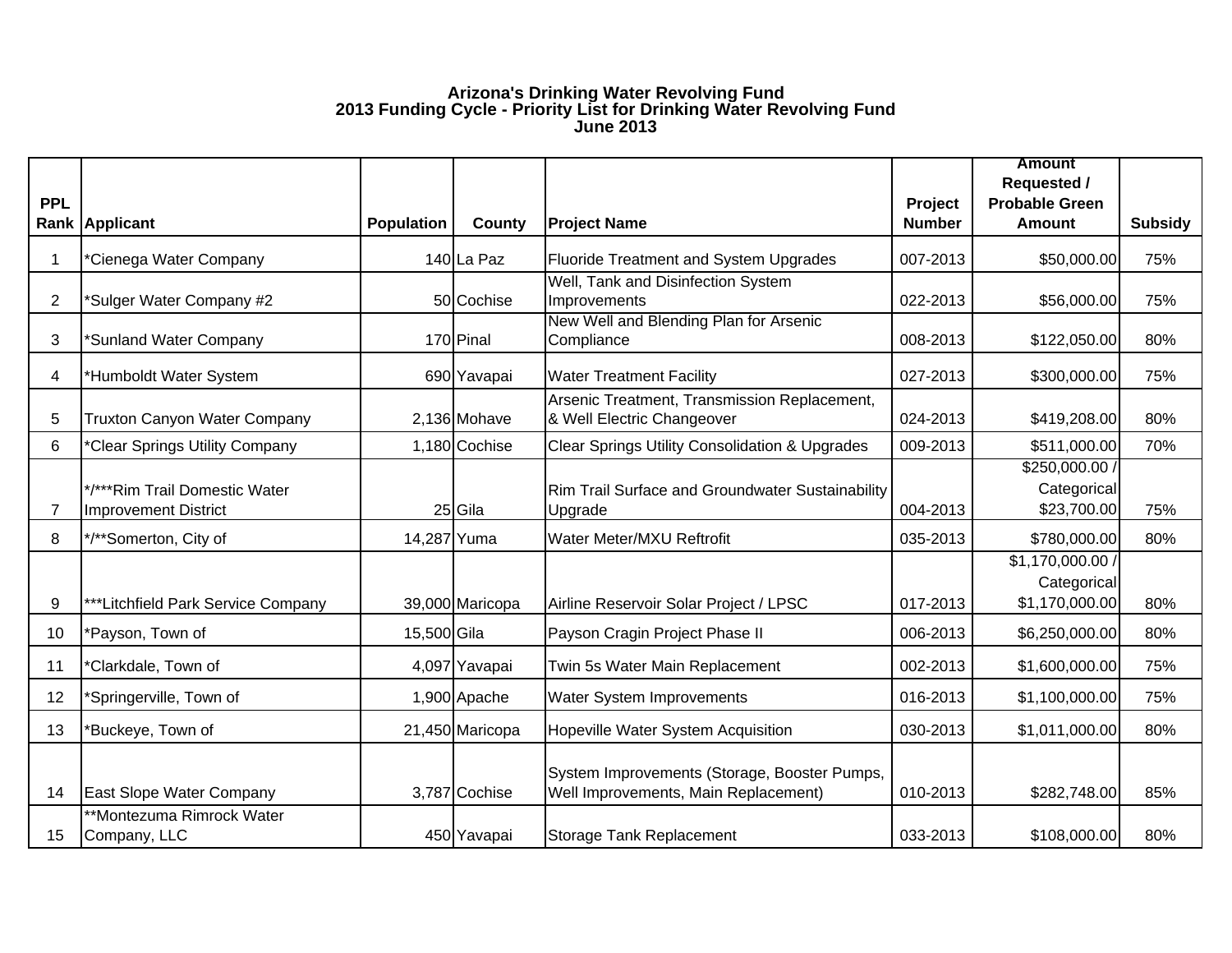|            |                                                     |                   |                 |                                                         |               | <b>Amount</b><br><b>Requested /</b> |                |
|------------|-----------------------------------------------------|-------------------|-----------------|---------------------------------------------------------|---------------|-------------------------------------|----------------|
| <b>PPL</b> |                                                     |                   |                 |                                                         | Project       | <b>Probable Green</b>               |                |
|            | Rank Applicant                                      | <b>Population</b> | County          | <b>Project Name</b>                                     | <b>Number</b> | <b>Amount</b>                       | <b>Subsidy</b> |
|            |                                                     |                   |                 | Arsenic Treatment, Booster Pumps & Storage              |               |                                     |                |
| 16         | **Sunrise Water Company                             |                   | 4,350 Maricopa  | Tank                                                    | 034-2013      | \$755,000.00                        | 80%            |
| 17         | Sonoita Valley Water Company                        |                   | 327 Santa Cruz  | <b>System Consolidation</b>                             | 013-2013      | \$228,000.00                        | 80%            |
| 18         | Clarkdale, Town of                                  |                   | 4,026 Yavapai   | Water System Security Improvements                      | 003-2013      | \$68,000.00                         | 80%            |
| 19         | Sandario Water Company                              |                   | 1,000 Pima      | Capital Improvements (Storage & Electrical)             | 014-2013      | \$633,450.00                        | 80%            |
| 20         | Appaloosa Water Company                             |                   | 630 Yavapai     | <b>Backup Generator</b>                                 | 025-2013      | \$60,000.00                         | 80%            |
| 21         | San Luis, City of                                   |                   | 25,505 Yuma     | Well Upgrades, Interconnect and Filtration<br>System    | 023-2013      | \$2,800,000.00                      | 80%            |
| 22         | Southland Water Company                             |                   | 1,958 Cochise   | System Improvements                                     | 020-2013      | \$1,045,941.00                      | 80%            |
| 23         | Payson Water Company, Inc.                          | 1,148 Gila        |                 | Mesa del Caballo Supplemental Water Supply<br>Project   | 005-2013      | \$1,150,000.00                      | 80%            |
| 24         | Queen Creek, Town of                                |                   | 32,000 Maricopa | Acquisition of H2O, Inc Water Utility                   | 032-2013      | \$16,000,000.00                     | 85%            |
| 25         | Buckeye, Town of                                    |                   | 21,450 Maricopa | <b>Airport Well</b>                                     | 031-2013      | \$3,617,450.00                      | 85%            |
| 26         | Buckeye, Town of                                    |                   | 21,450 Maricopa | Downtown to Sundance 16" Waterline<br>Interconnect      | 001-2013      | \$5,065,000.00                      | 85%            |
| 27         | Metro Domestic Water Improvement<br><b>District</b> | 47,954 Pima       |                 | Equip Riverside Well                                    | 028-2013      | \$400,000.00                        | 80%            |
| 28         | Prescott, City of                                   |                   | 39,843 Yavapai  | Zone 12, 19 and 27 Water Infrastructure<br>Improvements | 026-2013      | \$15,921,582.00                     | 80%            |
| 29         | Litchfield Park Service Company                     |                   | 39,000 Maricopa | <b>LPSCO Recharge Wells</b>                             | 018-2013      | \$1,755,000.00                      | 85%            |
| Total:     |                                                     |                   |                 |                                                         |               | \$63,509,429.00                     |                |

\* Disadvantaged community

\*\* New project on PPL

\*\*\* Eligible for Green Project Reserve